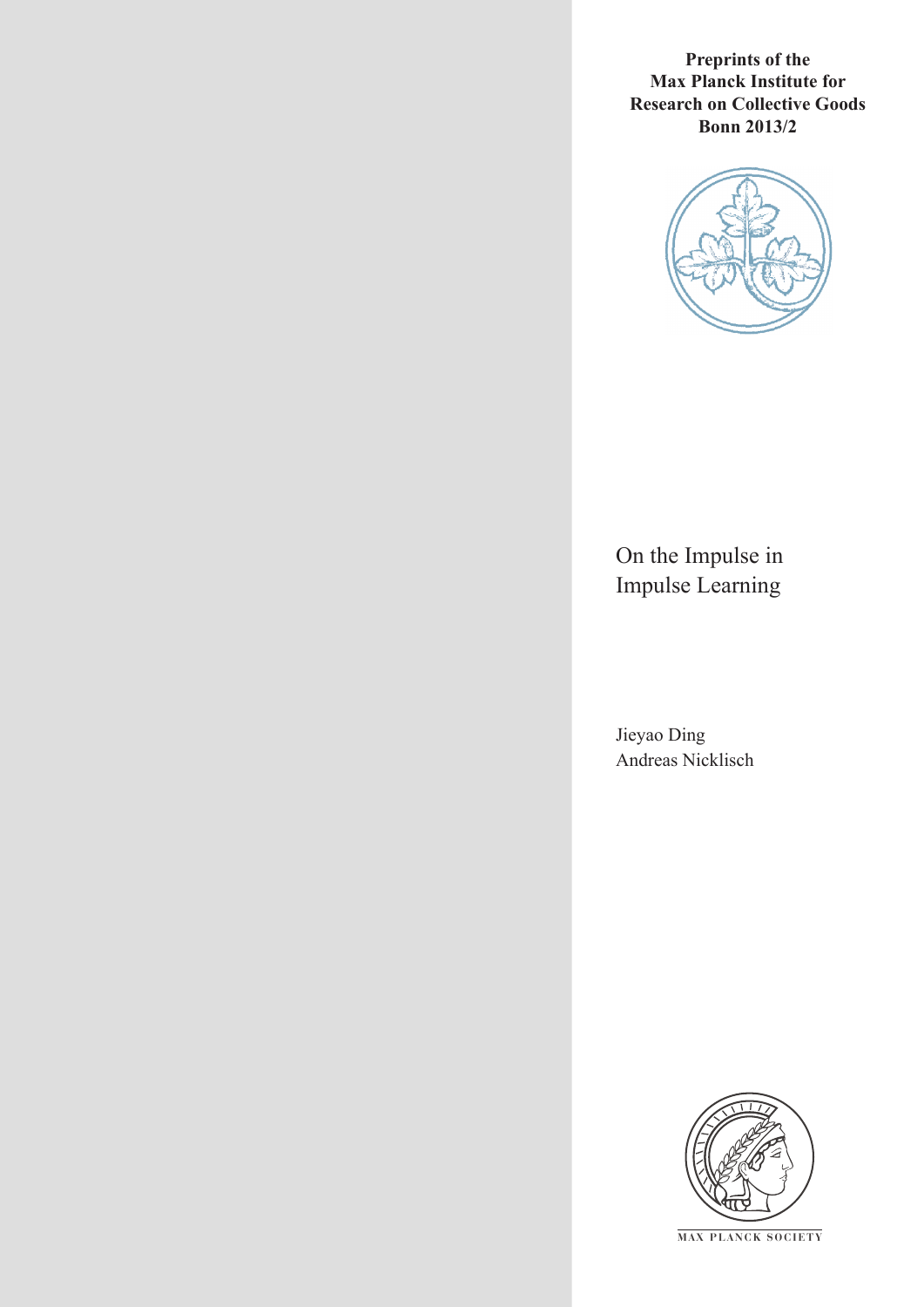

# **On the Impulse in Impulse Learning**

Jieyao Ding and Andreas Nicklisch

January 2013

Max Planck Institute for Research on Collective Goods, Kurt-Schumacher-Str. 10, D-53113 Bonn http://www.coll.mpg.de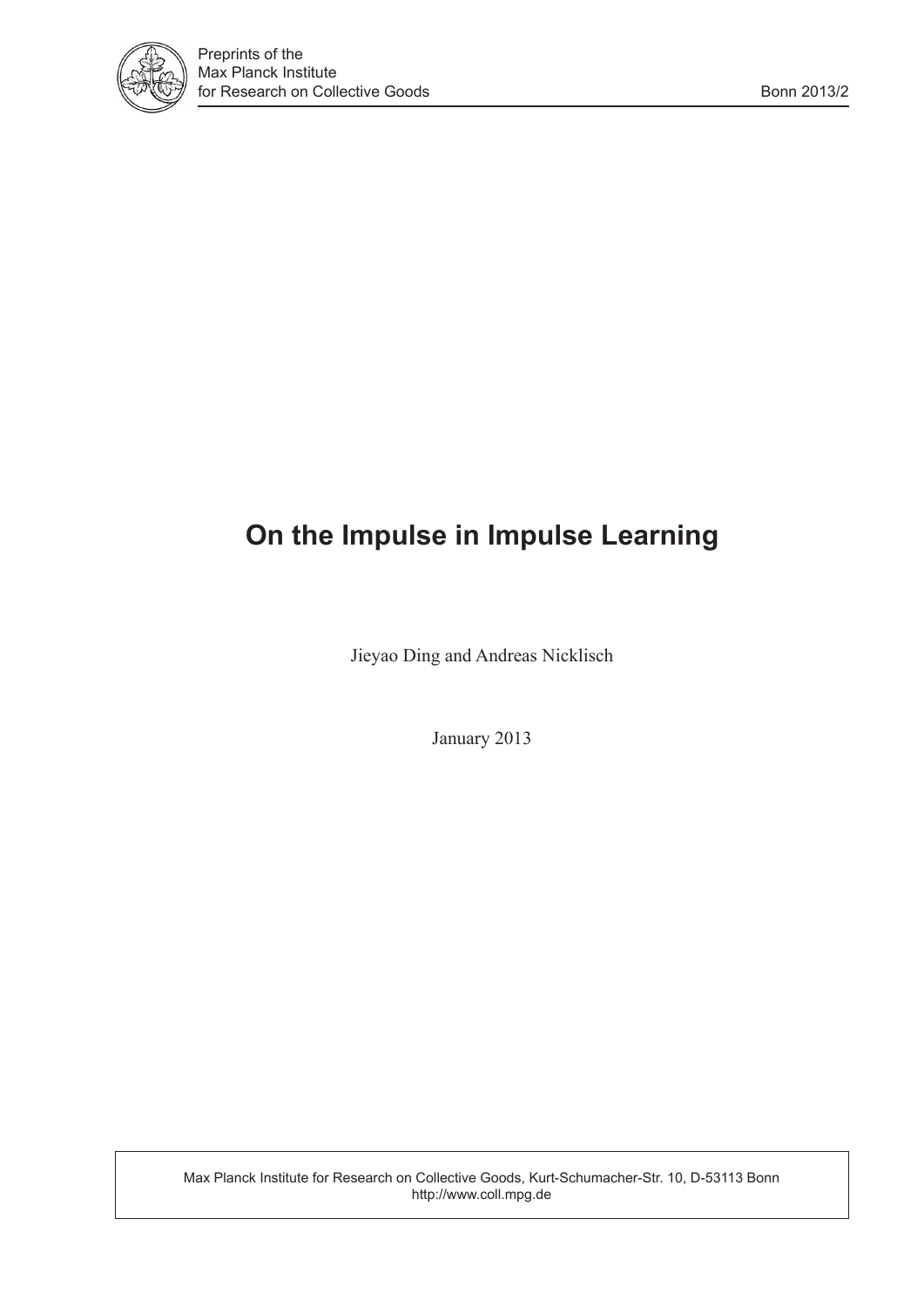# On the Impulse in Impulse Learning<sup>∗</sup>

Jieyao Ding† and Andreas Nicklisch‡

January 29, 2013

#### Abstract

This paper experimentally investigates the nature of impulses in impulse learning. Particularly, we analyze whether positive feedback  $(i.e., yielding a superior payoff in a game) or negative feedback (i.e.,$ yielding an inferior payoff in a game) leads to a systematic change in the individual choices. The results reveal that subjects predominantly learn from negative feedback.

Keywords: Aspiration level, Impulse, Learning, Reinforcement, Stimulus

JEL-Classification: C91 (Laboratory, Individual Behavior); D03 (Behavioral Economics); D83 (Learning).

<sup>∗</sup>We gratefully acknowledge the many useful comments provided by Christoph Engel, Sven Fischer, Sebastian Goerg, Werner Güth, and Oliver Kirchkamp. We are indebted to the Max Planck Society for financial support.

<sup>†</sup>Max Planck Institute for Research on Collective Goods, Kurt-Schumacher-Str.10, 53113 Bonn, Germany, Email: ding@coll.mpg.de

<sup>‡</sup>Corresponding author; University of Hamburg, School of Business, Economics and Social Science, von-Melle-Park 5, 20146 Hamburg, Germany, & Max Planck Institute for Research on Collective Goods, Email: andreas.nicklisch@wiso.uni-hamburg.de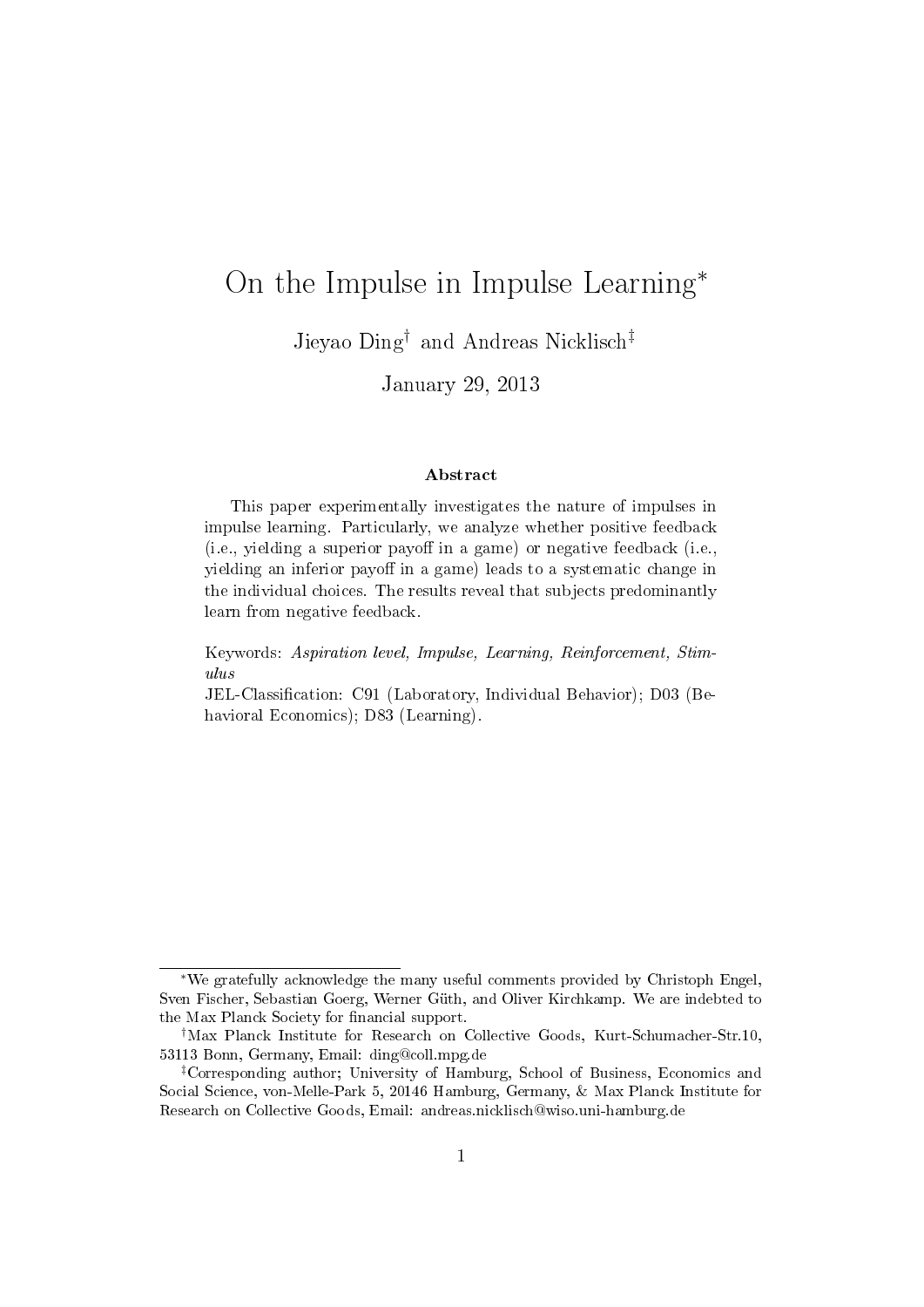### 1 Introduction

One of the big issues in behavioral economics is learning. The question of whether and (if so) how people's decisions converge towards an equilibrium by repeatedly playing is subject of a large number of studies (cf. the recent survey by Erev & Haruvy, 2012). One central approach is impulse learning. Although impulse learning models follow quite different ideas on how to model the attraction of a pure strategy in period t based on the experience of  $t-1$  past periods, they share an important feature: receiving feedback about the (potentially) earned payoff by choosing strategy k in the period  $t - 1$ (the impulse) influences the confidence with which  $k$  is chosen in the current period. Prominent examples for impulse learning models are reinforcement learning (e.g., Roth & Erev, 1995, Erev & Roth, 1998), experience weighted attraction learning (e.g., Camerer & Ho, 1999, Ho et al., 2008), regret-based learning (e.g., Marchiori & Warglien, 2008), and learning (e.g., Chmura et al.,  $2012$ ).<sup>1</sup>

In this study, we want to analyze the nature of the impulse in greater detail. For this purpose, we run a series of laboratory experiments on a simple two-player game, which allows us to analyze whether the impulse results from negative feedback or from positive feedback. That is, in the first case subjects increase the attraction of those actions whose choices yielded superior outcomes previously (reinforcement learning and in some sense experience attraction learning follow this idea), while in the second case subjects decrease the attraction of those actions whose choices yielded inferior outcomes previously (impulse matching learning and regret based learning propagate this view).<sup>2</sup> Both cases coincide for games with two pure actions for each player: the negative stimulus for one pure action equals the equivalent positive stimulus for the alternative action. However, considering a game with three pure actions allows us to disentangle the two potential sources for the impulse.

In contrast to previous studies (e.g., Grosskopf, 2003, and Chmura et al., 2012), we try to measure single impulses for feedback as narrowly as possible. For this purpose, we will eliminate any effect of aggregation over several periods of play, but observe the impulse in a game that is played twice only. As a consequence, our results are neither based on mean impulses resulting from a number of t interactions nor based on a single impulse, which, however, reflects the fact that a number of  $t - 2$  interactions are still to come.

<sup>&</sup>lt;sup>1</sup>Complementary equilibrium concepts are provided by Beggs (2005) for reinforcement learning, and Selten & Chmura (2008) for impulse-matching learning (Ockenfels & Selten, 2005, and Selten et al., 2005, apply the same concept to repeated auctions).

 $2$ We will clarify the terms superior and inferior payoffs below.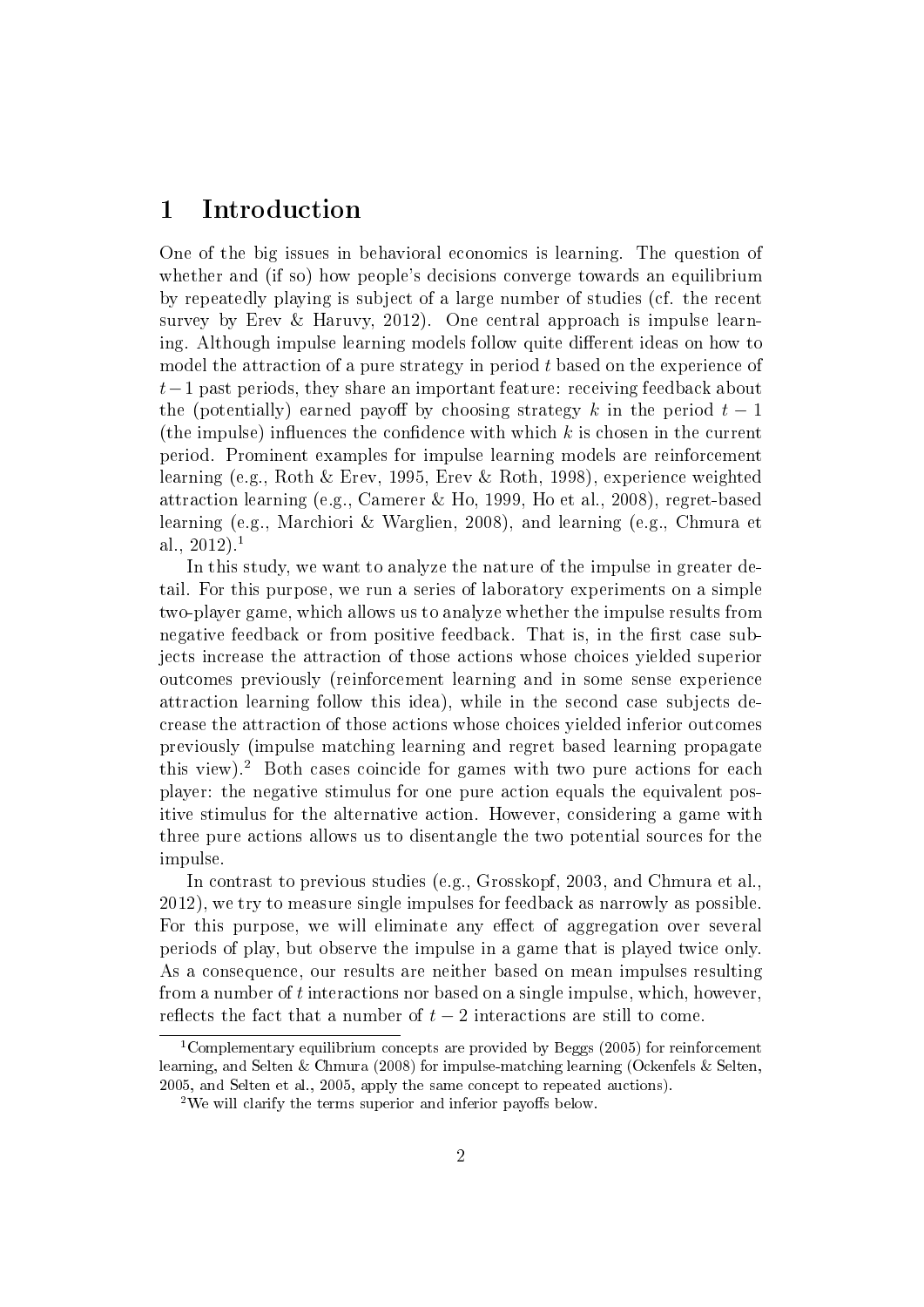### 2 The Game

We consider the following simultaneous-move game for two players. One of them, A, has three alternative actions  $\{Up, \; Left, \; Right\};\; the \; other, \; B, \; is$ endowed with 100 points. B has to allocate the points on three options,  $\{x, y, 100 - x - y\}$ . Denoting A's choice as  $\delta_A$ , payoff functions  $\pi_A$  and  $\pi_B$ for A and B, respectively, are

$$
\pi_A = \begin{cases}\n0.5x + 2y + (100 - x - y) & \text{if } \delta_A = \text{Up}, \\
0.5x + 0.5y + (100 - x - y) & \text{if } \delta_A = \text{Left}, \\
2x + y + 1.5(100 - x - y) & \text{if } \delta_A = \text{Right},\n\end{cases}
$$
\n(1)

and

$$
\pi_B = \begin{cases}\nx + 1.5y + 0.5(100 - x - y) & \text{if } \delta_A = \text{Up}, \\
2x + y + 0.5(100 - x - y) & \text{if } \delta_A = \text{Left}, \\
x + 0.5y + 2(100 - x - y) & \text{if } \delta_A = \text{Right}.\n\end{cases}
$$
\n(2)

Another interpretation of the game is the following: both players face 100 identical games. A has to decide uniformly for all 100 games, while B can choose independently for each of the 100 games where to allocate one point. Obviously, Left is dominated for A, whereas  $x = 100$  maximizes the minimum payoff for B. The game has three Nash equilibria,  $\{Up, y = 100\}$ .  ${Right, x = y = 0}$ , and a mixed one where A mixes Up with probability 3/5 and Right with probability 2/5, and B mixes  $x = 0, y = 100$  with probability  $1/3$  and  $x = y = 0$  with probability  $2/3$ .

As mentioned earlier, central elements of impulse learning models are the confidence with which a player chooses a pure strategy  $k$  and the impulse caused by the feedback players receive on their previous choice of k. Typically, impulse learning models interpret the confidence for  $k$  as the density of  $k$  (i.e., k's attraction) to be chosen in the consecutive period. For our analysis, we will offer a different reading of confidence: we assume that  $B$ 's increasing confidence for k corresponds with an increasing number of points  $B$  assigns for k. That is, players assign points in accordance to their confidence. Similar behavior is documented elsewhere and referred to as probability matching (e.g., Vulkan, 2000). In turn, changes in the points assigned on k show us the effect of feedback on the confidence for  $k - i$  in other words, the impulse.

### 3 Experimental Procedure and Expectations

The game is repeated twice with constant roles, but changing partners. We have two treatment conditions in the experiment: a game with no feedback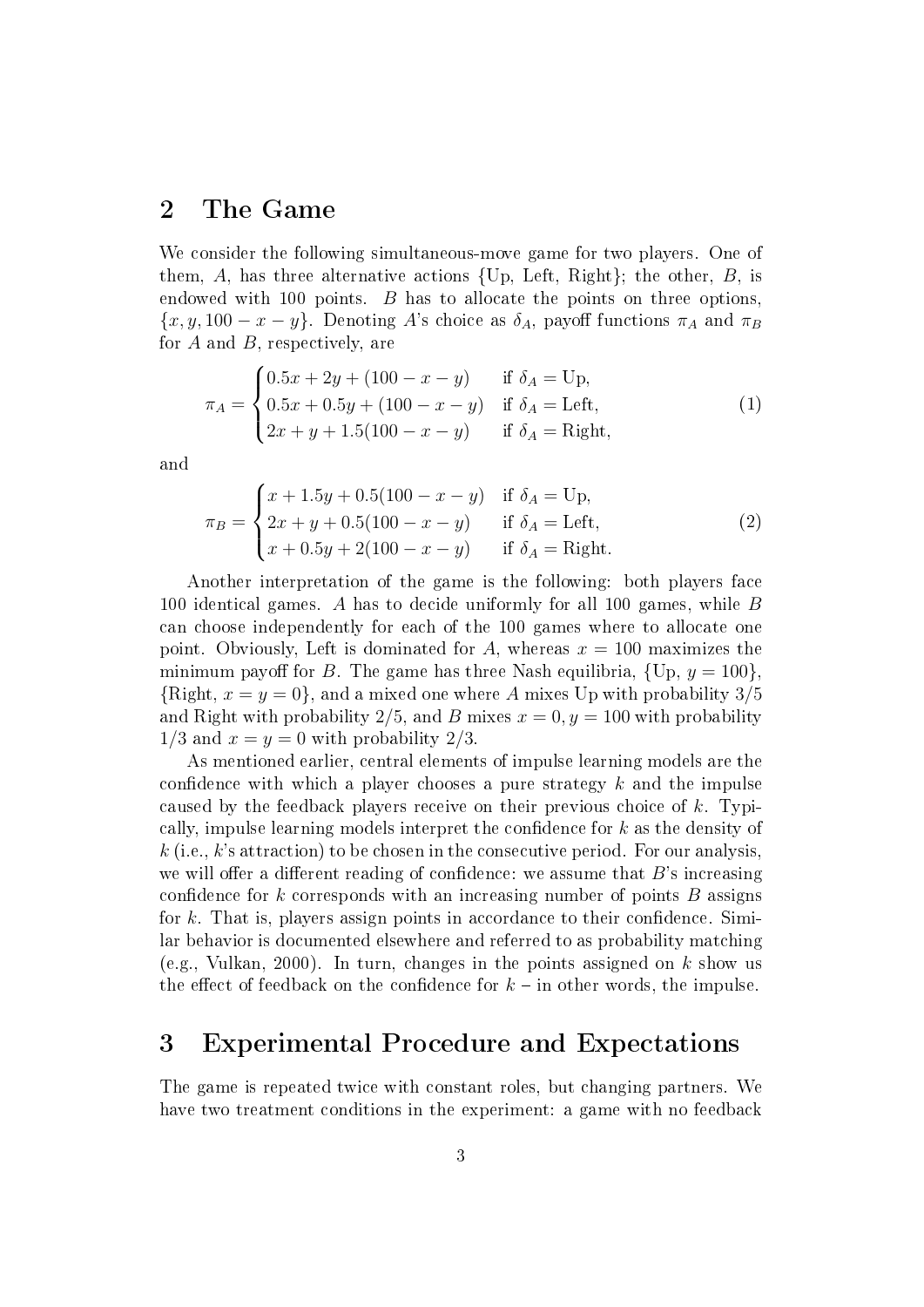$(NF)$ ,<sup>3</sup> and a game with partial feedback  $(PF)$ . In the NF treatment, neither player A nor player B receives any feedback on payoffs or the opponent's decision until the end of the experiment; NF serves as a baseline. In the PF treatment, player A receives no feedback like in NF, while player B is informed about the  $\delta_A$  in her first game before the second starts. Common knowledge are the constant roles, the feedback setting, the random rematching with a new partners, and that one of the two games is randomly drawn at the end of the experiment and paid out.

The experiments were run in the WisoLab at the University of Hamburg in mid 2011. In the experiment, we use a graphical representation of (1) and (2) (see the experimental instructions in the Appendix). Printed instructions were distributed among the participants (in total, 136 students from various disciplines at the University of Hamburg, 53 percent females, median age 23). The experiment was conducted with the software Z-Tree (Fischbacher, 2007); the participants were recruited with ORSEE (Greiner, 2004). Each session lasted about 30 minutes, average earnings were 6.10 Euros, plus a show-up fee of 4 Euros.

Before focusing on player  $B$ 's learning, we have to distinguish in a first step between "good news" and "bad news" for  $B$ 's strategy. Therefore, we have to define a reference value that divides the return rates per point into superior and inferior outcomes. Following Selten and Chmura (2008), we use the maximum of  $B$ 's minimum values ("maximin value") for this purpose. That is, we choose the return rate B receives for sure as the reference value. In our game, any point distributed on x yields at least one point (i.e.,  $\frac{\partial \pi_B}{\partial x} \geq$ 1), while the other two alternatives may lead to lower returns. Therefore, B's maximin value is one, while return rates smaller (greater) than one are denoted as inferior (superior). Consequently, "good news" for x are  $\delta_A$  = Left, for y  $\delta_A =$  Up, while "bad news" for y are  $\delta_A =$  Right.<sup>4</sup> It follows for positive impulse learning models (e.g., reinforcement learning like Erev & Roth, 1998, or experience weighted attraction learning, like Ho et al., 2008) that feedback of  $\delta_A =$  Left  $(\delta_A =$  Up) in the first period increases the number of points assigned on  $x(y)$  in the second period, while negative impulselearning models (e.g., impulse matching learning like Chmura et al., 2012) assume that feedback of  $\delta_A =$  Right in the first period decreases the number

<sup>&</sup>lt;sup>3</sup>Notice that Weber (2003) and Scott & Weber (2010) find systematic learning in a game without feedback.

<sup>&</sup>lt;sup>4</sup>The number of points assigned to  $100 - x - y$  is special in the sense that it is by itself a residual rather than a clear-cut option. Therefore, subjects may not learn with respect to this alternative as they learn predominantly on  $x$  and  $y$ . Nonetheless, one can consider "good news" ("bad news") for  $100 - x - y$  as  $\delta_A =$ Right ( $\delta_A =$ Up and  $\delta_A =$ Left). We will acknowledge the special character of this alternative in the consecutive analysis.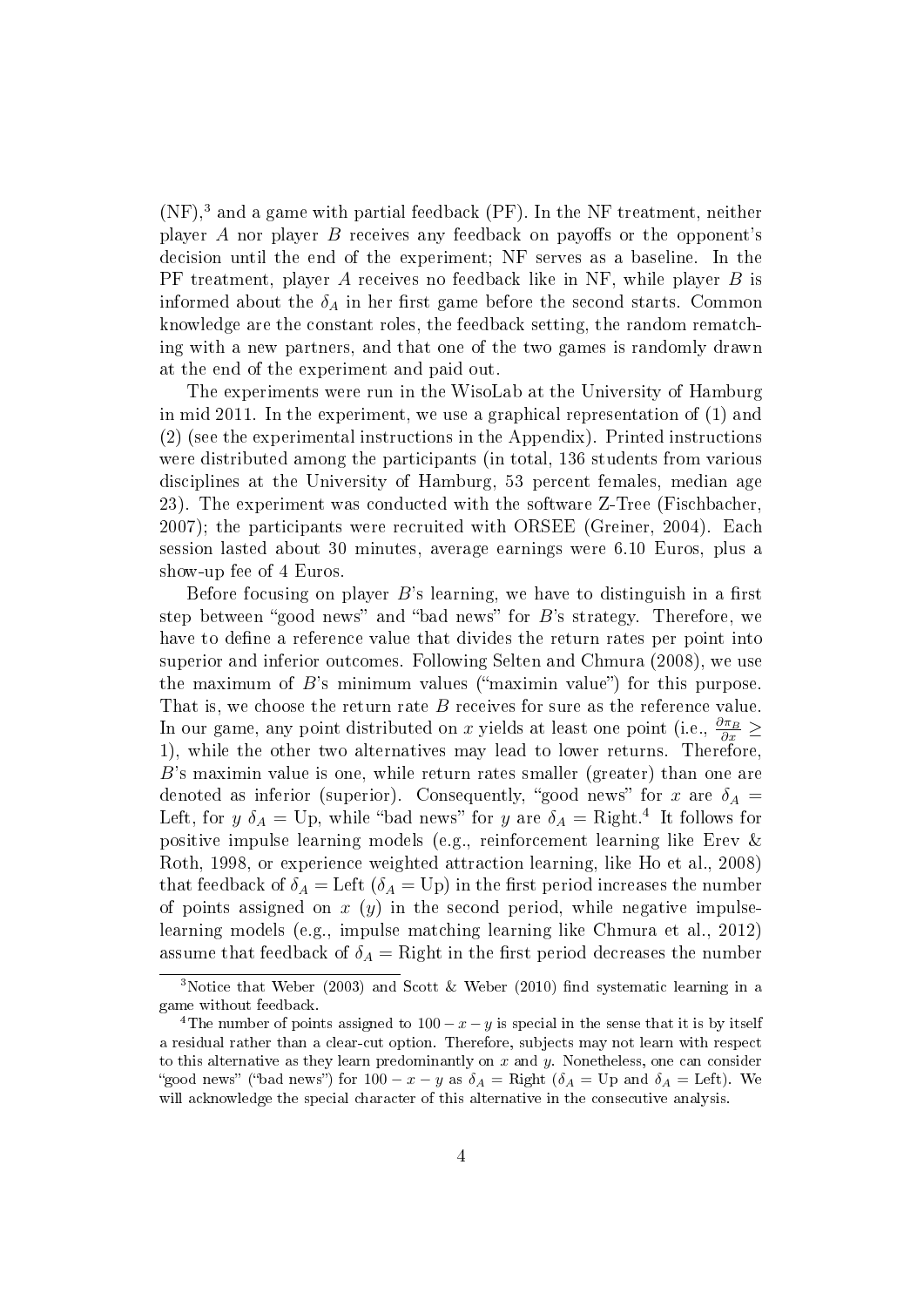of points assigned on  $\gamma$  in the second period. Notice that no impulse model provides specific predictions concerning the alternative which loses points (to counterbalance a positive impulse), or gains points (to counterbalance a negative impulse).

### 4 Results

Let us first consider  $B$ 's decisions in the first game. On average,  $B$  invests approximately 50 points altogether on x and y, both in NF and PF. Mean x is 31.1 (25.9) and mean y is 26.7 in NF (30.3 in PF); the differences between NF and PF are not significant (Wilcoxon-Rank-Sum-Test, two-tailed,  $p = 0.33$ ) for x, and  $p = 0.59$  for y). Moreover, x and y are significantly positive correlated both in NF and  $PF<sup>5</sup>$ . Thus it seems that Bs divide points roughly equally between  $x$  and  $y$ .

The majority of As favors Right (59% in NF, 56% in PF), while only few choose Up  $(18\%$  in NF,  $23\%$  in PF) or Left  $(23\%$  in NF,  $21\%$  in PF) in the first period in both treatments (again, no statistical difference between the treatments:  $p = 0.83$ , chi-sqare test, two tailed). This pattern is similar in the second period. Yet, although the difference between the treatments is insignificant ( $p = 0.26$ , chi-square test, two tailed), it seems that As choose more consistently in the second and the first period of  $PF$  (65% Right, 12%) Up, 23% Left) than in NF (82% Right, 6% Up, 12% Left). As may want to facilitate coordination once their decisions are observed, despite the rematching between games.

Since  $B$ 's decisions on x and y are interdependent, we analyze the changes of points on  $x$  and  $y$  between the first and second period by means of a simultaneous equation estimation. The dependent variables  $x$  and  $y$  in the second period, denoted as  $x_2$  and  $y_2$ , are regressed on  $x_1$  and  $y_1$ , respectively (i.e.,  $x$  and  $y$  in the first period), in order to test for the path dependency of learning.<sup>6</sup> In addition, we test the impulse of feedback on  $x_2$  and  $y_2$ : For this purpose, let us define the dummy variables  $f_u$ ,  $f_l$  and  $f_r$  which are one if B receives in PF the feedback that  $\delta_A = \text{Up}, \delta_A = \text{Left}, \text{ and } \delta_A = \text{Right}$  the first period, respectively, and zero otherwise. Regression results are shown in Table 1.<sup>7</sup>

<sup>&</sup>lt;sup>5</sup>Correlations are 0.39 in NF and 0.39 in PF,  $p = 0.02$  and  $p = 0.02$ , two-tailed correlation test.

 $6$ One could claim that we do not observe some kind of learning, but simply hedging between risky actions. In this case, we should observe significantly negative coefficients  $x_1$ and  $y_1$ .

<sup>&</sup>lt;sup>7</sup>Standard errors in parentheses; asterisks indicate levels of significance: \* significant at a 10% level, ∗∗ signicant at a 5% level, and ∗∗∗ signicant at a 1% level; number of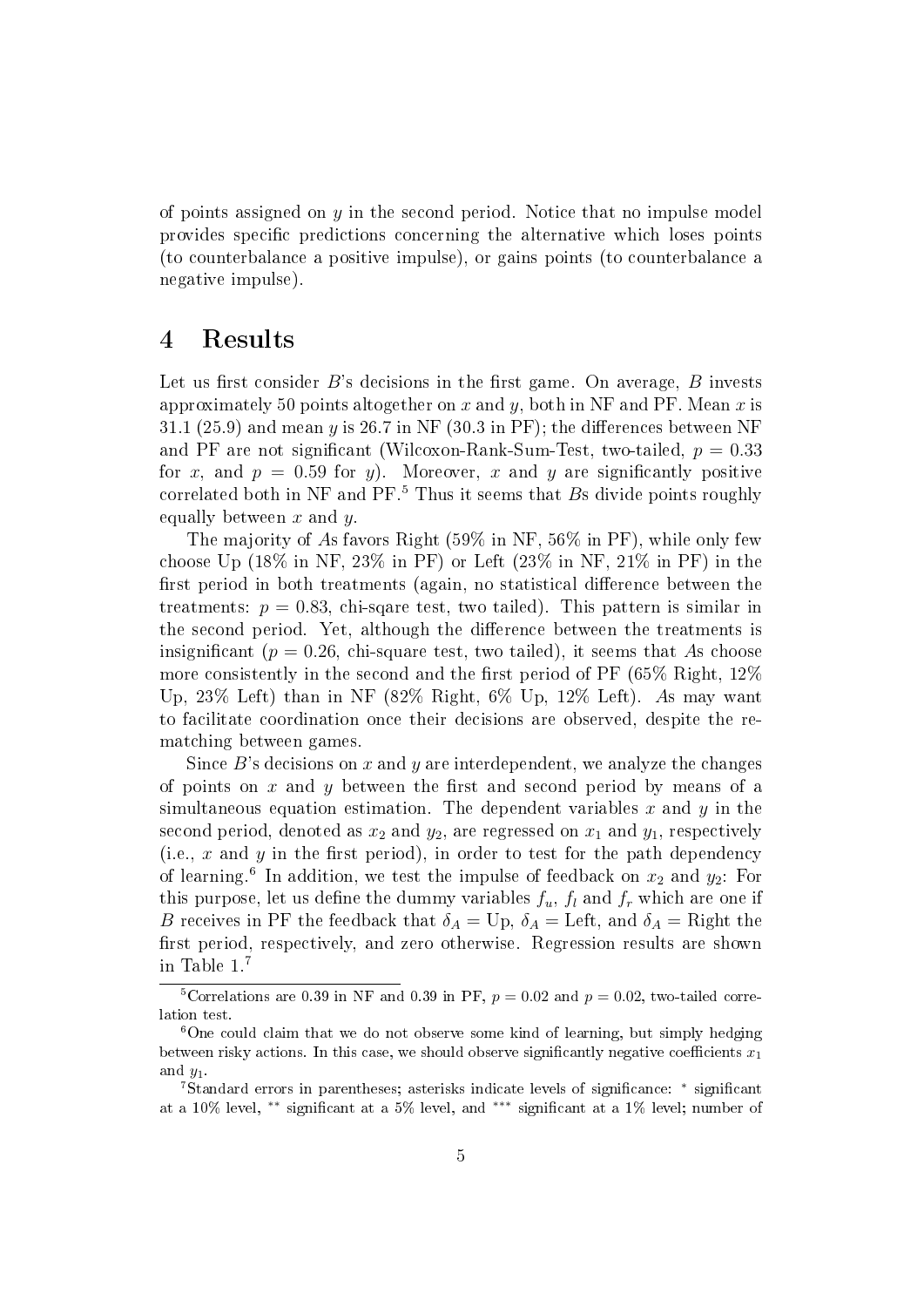| independent     | dependent          |                     |
|-----------------|--------------------|---------------------|
|                 | $x_2$              | $y_2$               |
| $x_1$           | $.789***$ $(.126)$ |                     |
| $y_1$           |                    | $.258***$ $(.131)$  |
| $f_u$           | $-12.31(10.99)$    | 7.04(11.83)         |
| $f_l$           | $-1.28(7.18)$      | $-.51(7.46)$        |
| $f_r$           | $10.09* (6.08)$    | $-13.34**$ (6.48)   |
| constant        | $9.17*(5.44)$      | $26.67***$ $(5.29)$ |
| nob             | 68                 | 68                  |
| r-square        | .34                | .09                 |
| chi-square-test | $46.13***$         | $8.94*$             |

Table 1: Estimated coefficients for the impulse on  $x_2$  and  $y_2$ 

Three results of the estimation are remarkable: first, the significant positive coefficients of  $x_1$  and  $y_1$  show the path-dependency of B's decision. Thus, there is evidence for gradual adjustments of points (i.e., learning) even in a two-period game and still without feedback. Second, the significant negative coefficient of  $f_r$  in the equation on  $y_2$  suggests that impulse learning based on negative feedback takes place, while there is no evidence for impulse learning based on positive feedback.<sup>8</sup> Finally, there is at least weak evidence (i.e., the weakly significant coefficient of  $f_r$  in the equation on  $x_2$ ) that the alternative  $x$ , ensuring at least the reference value, counterbalances the negative impulse on y. This is remarkable since increasing x in not a (myopic) best response to  $\delta_A =$ Right in the first game.

### 5 Discussion

Let us summarize our results: First, we are able to show that the impulse is triggered predominantly by "bad news". That is, players who receive a payoff below a certain reference value by choosing action  $k$  decrease the confidence with which  $k$  is selected in the consecutive period. In the meantime, the confidence for the alternative action which yields the reference value for sure increases in a weakly signicant way. While we cannot generalize our results

independent observations  $(nob)$ , the r-square, and a chi-square-test for the goodness-of-fit are reported.

<sup>8</sup>Notice that there is no evidence on positive nor negative feedback learning for 100 −  $x - y$ . This, however, may result from its special character (see footnote 4).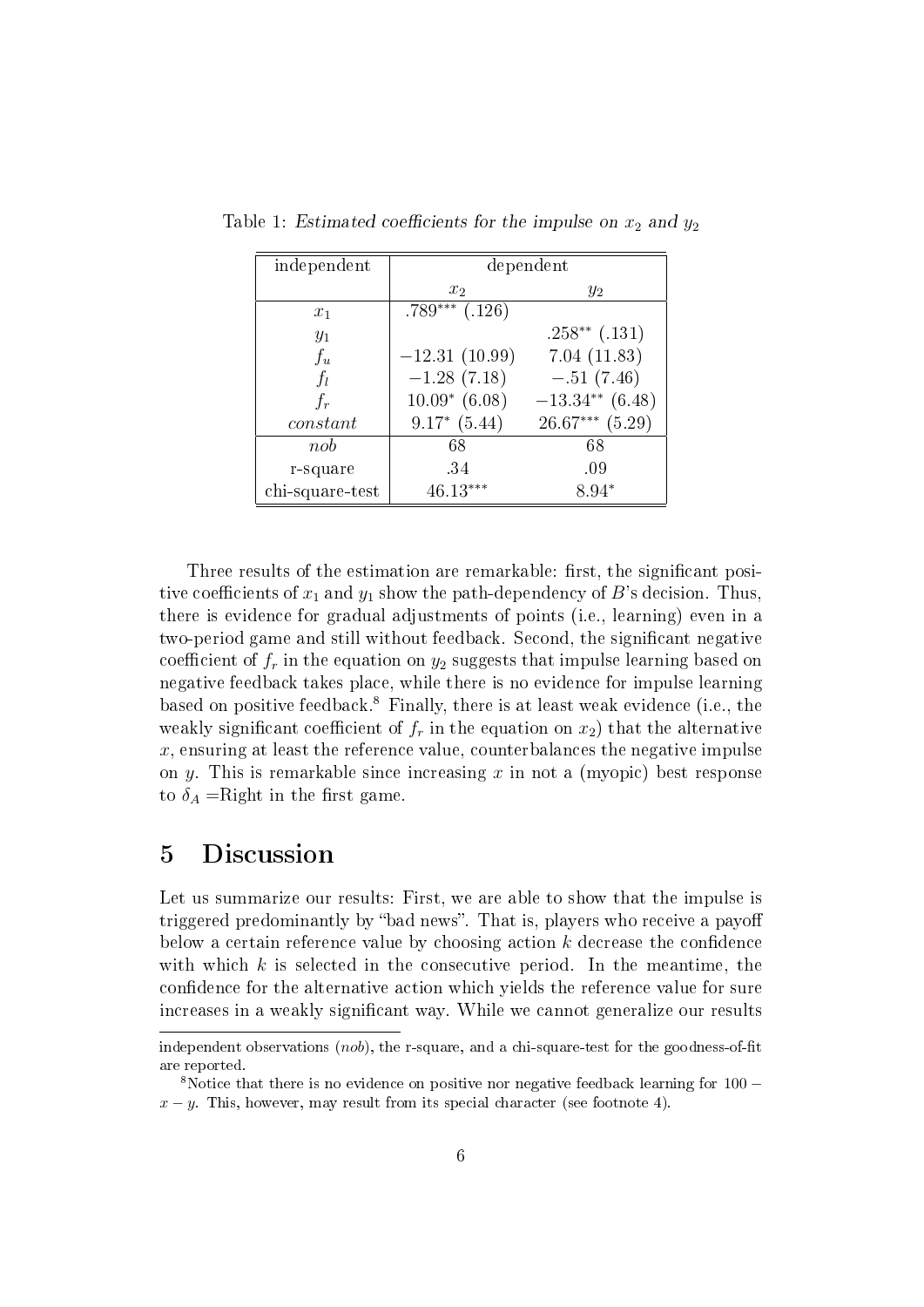to the scenario of multiple repeated interactions (perhaps impulses based on "good news" require several stimuli), it seems that learning at least in short sequences of repeated play is facilitated by negative feedback rather than positive feedback.

### References

- [1] Beggs, Alan W. (2005), On the convergence of reinforcement learning, Journal of Economic Theory  $122$ , 1-36.
- [2] Camerer, Colin F. & Teck H. Ho (1999), Experience-weighted attraction learning in normal form games,  $Econometrica$  67, 837-874.
- [3] Chmura, Thorsten, Sebastian J. Goerg & Reinhard Selten (2012), Learning in experimental 2 x 2 games, Games and Economic Behavior 76, 44-73.
- [4] Erev, Ido & Alvin E. Roth (1998), Prediction how people play games: Reinforcement learning in games with unique strategy equilibrium, American Economic Review 88, 848-881.
- [5] Erev, Ido & Ernan Haruvy (2012), Learning and the economics of small decision. Forthcoming in: John H. Kagel and Alvin E. Roth (eds.), The Handbook of Experimental Economics, 2nd Edition, Princeton University Press.
- [6] Fischbacher, Urs (2007), Z-Tree: Zurich toolbox for ready-made economic experiments,  $Experimental Economics$  10, 171–178.
- [7] Greiner, Ben (2004), An online recruiting system for economic experiments. In: Kurt Kremer and Volker Macho (eds.), Forschung und wis $senschaftliches Rechnen 2003$ , Göttingen, 79–93.
- [8] Grosskopf, Brit (2003), Reinforcement and directional learning in the ultimatum game with responder competition, Experimental Economics 6,  $141-158$ .
- [9] Ho, Teck H., Colin F. Camerer & Juin-Kuan Chong (2008), Self-tuning experience weighted attraction learning in games, Journal of Economic Theory 133, 177-198.
- [10] Marchiori, Davide & Massimo Warglien (2008), Predicting human behavior by regret driven neural networks,  $Science$  319, 1111-1113.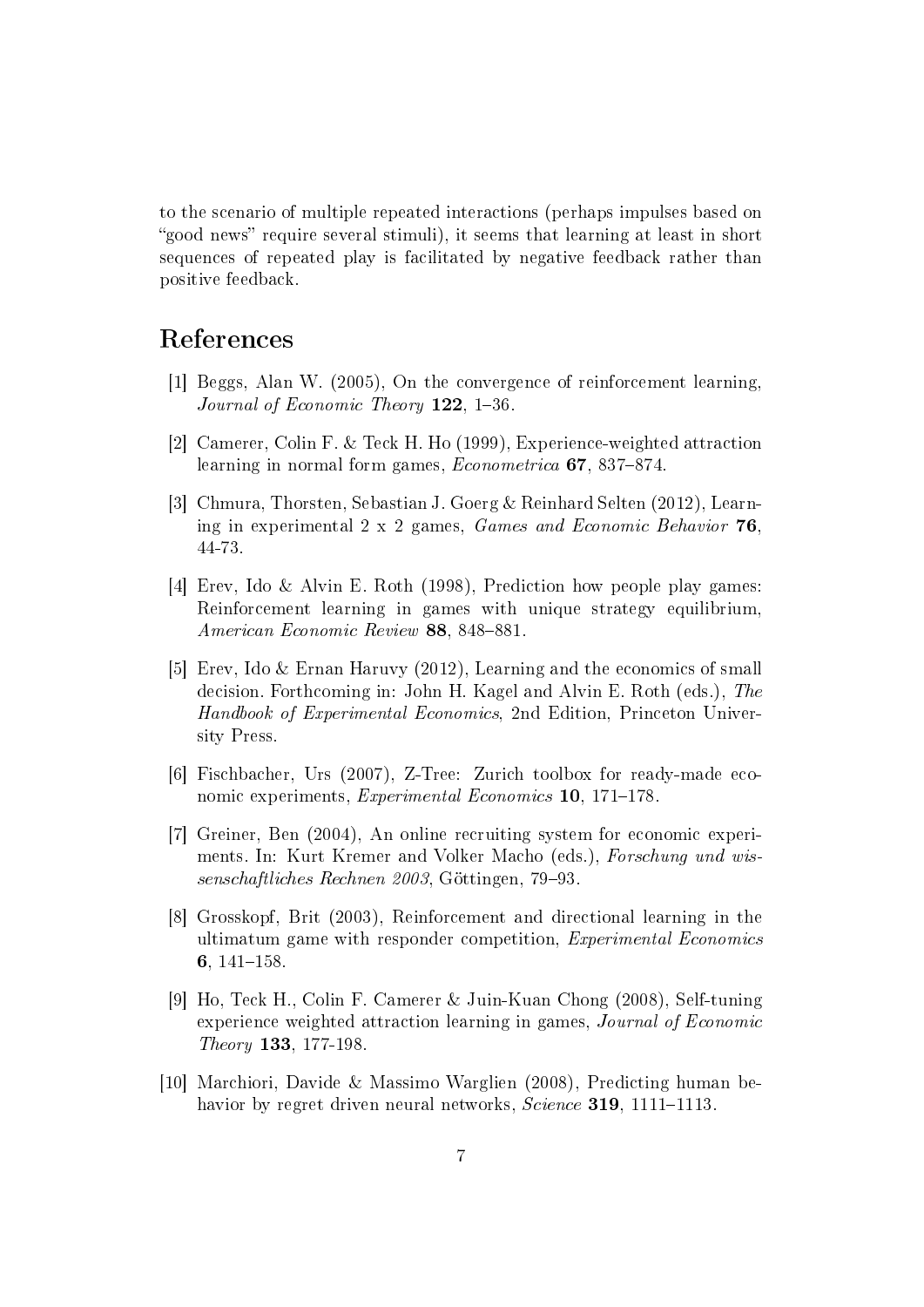- [11] Ockenfels, Axel & Reinhard Selten (2005), Impulse balance equilibrium and feedback in first price auctions, *Games and Economic Behavior*  $51$ . 155170.
- [12] Rick, Scott & Roberto A. Weber (2010), Meaningful learning and transfer of learning in games played repeatedly without feedback, Games and  $Economic Behavior$  68, 716-730.
- [13] Roth, Alvin E. & Ido Erev (1995), Learning in extensive-form games: Experimental data and simple dynamic models in the intermediate term, Games and Economic Behavior 8, 164-212.
- [14] Selten, Reinhard, Klaus Abbink & Ricarda Cox (2005), Learning direction theory and the winner's curse, *Experimental Economics* 8,  $5-20$ .
- [15] Selten, Reinhard & Thorsten Chmura (2008), Stationary concepts for experimental  $2x2$ -games, American Economic Review 98, 938–966.
- [16] Vulkan, Nir (2000), An economist's perspective on probability matching, Journal of Economic Surveys  $14$ , 101-118.
- [17] Weber, Roberto A. (2003), 'Learning' with no feedback in a competitive guessing game, *Games and Economic Behavior* 44, 134–144.

# Appendix: Instructions<sup>9</sup>  $-$  not intended for publication  $-$

#### General Rules

Welcome to the experiment. Please read the following instructions carefully. It is very important that you do not talk to other participants during the experiment. If you have questions about the experiment, please contact us. One of the experimenters will come to you and clarify the issues.

In the experiment you are asked tointeract anonymously with the other participants of this experiment. All participants received identical instructions. At no time can any other participant link your decisions with your identity.

<sup>9</sup>The following instructions are translations of the German originals for the NF condition. Variations in the PF condition are indicated by brackets.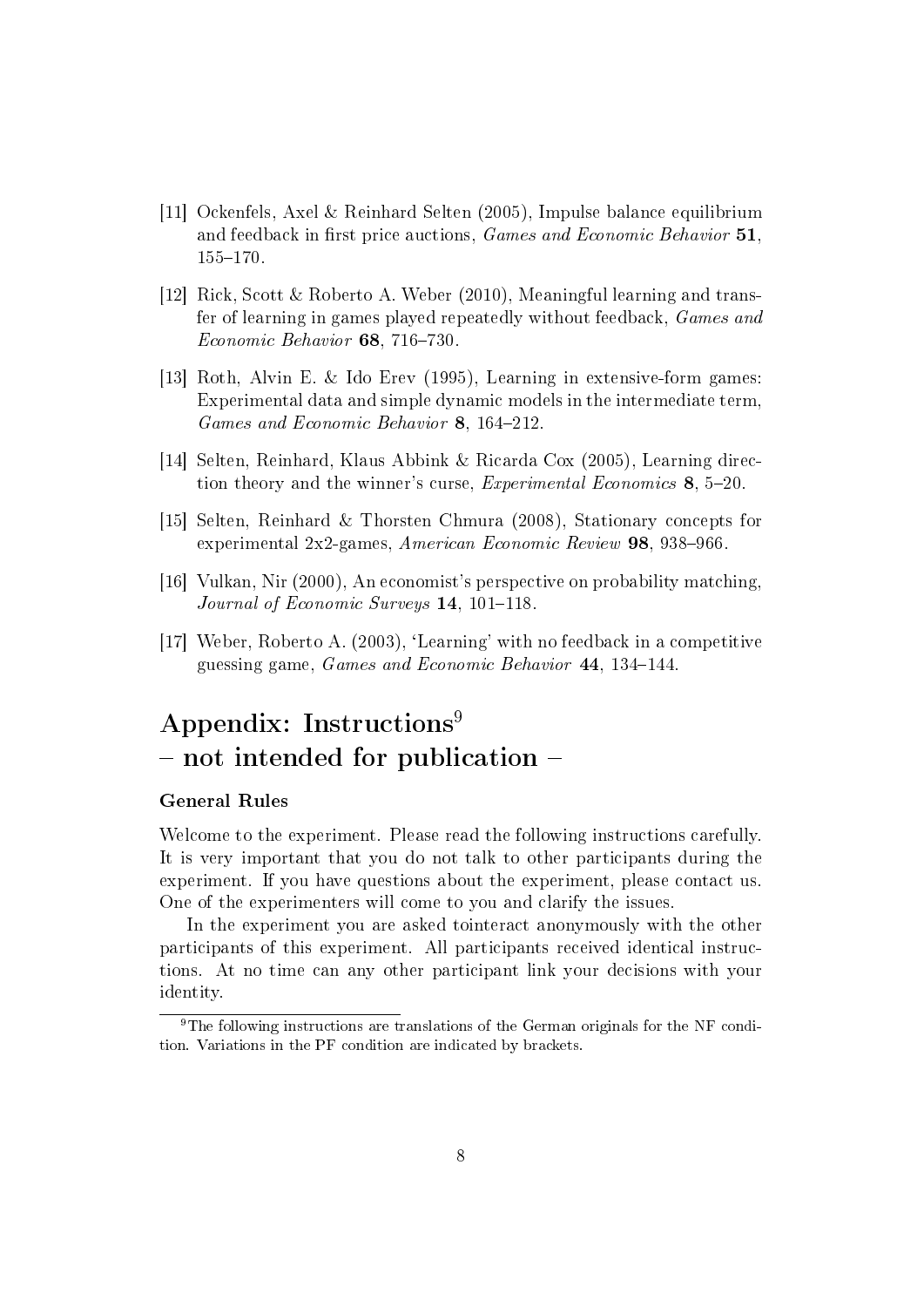#### The game

In this experiment, you will play the following game twice. To distinguish the games, we call the first game the "blue game" and the second game the "green game". In each of the two games, there are two roles that are player A and player B. At the beginning of the experiment, you will be randomly assigned a role. In both games, you will hold the same role. In each game, you are randomly and anonymously matched with one player of the other role. Player A will be matched with player B. Player B will be matched with player A. You never interact with the same player twice. That is, for each of the two games you are assigned a new partner. For each of the two games you only get feedback about the behavior of the other party after you have decided for both games. [After player B has decided in the blue game, she learns how player A behaved in a blue game. Player A receives feedback about the behavior of the other party only after she has decided for both games.]

During the experiment, we speak of points. Your total income will be calculated first in points. At the end of the experiment, all the points you earn in the experiment will be converted into Euros with the following exchange rate:

#### $20$  points  $= 1$  Euro

At the end of the experiment, one game will be randomly drawn from the two. Only the payment of the drawn game is payoff-relevant, i.e., only the points you earn in the selected game determine your earnings. In addition, you will receive 4 Euros for your participation regardless of your behavior. You will receive the total amount from us in cash. On the next page, we explain the special rules of this experiment.

The game has two stages:

Stage 1: The player in the role of A chooses Up, Left, or Right.

Stage 2: The player in the role B receives 100 points. Without knowing the choice of player  $A$ , player  $B$  must now decide how many points  $x$  out of the 100 points she puts in the first account, and how many points  $y$  out of the 100 points she puts in the second account  $(x \text{ and } y \text{ are both numbers between})$ 0 and 100; the sum of x and y cannot exceed 100). B retains the rest, that is,  $100 - x - y$ .

The payoffs of the players are calculated as follows:

If player A chooses Up, player A earns  $(100 - x - y) + qx + ry$  points and player B earns  $q(100 - x - y) + x + py$  points.

If player A chooses Left, player A earns  $(100 - x - y) + qx + qy$  points and player B earns  $q(100 - x - y) + rx + y$  points.